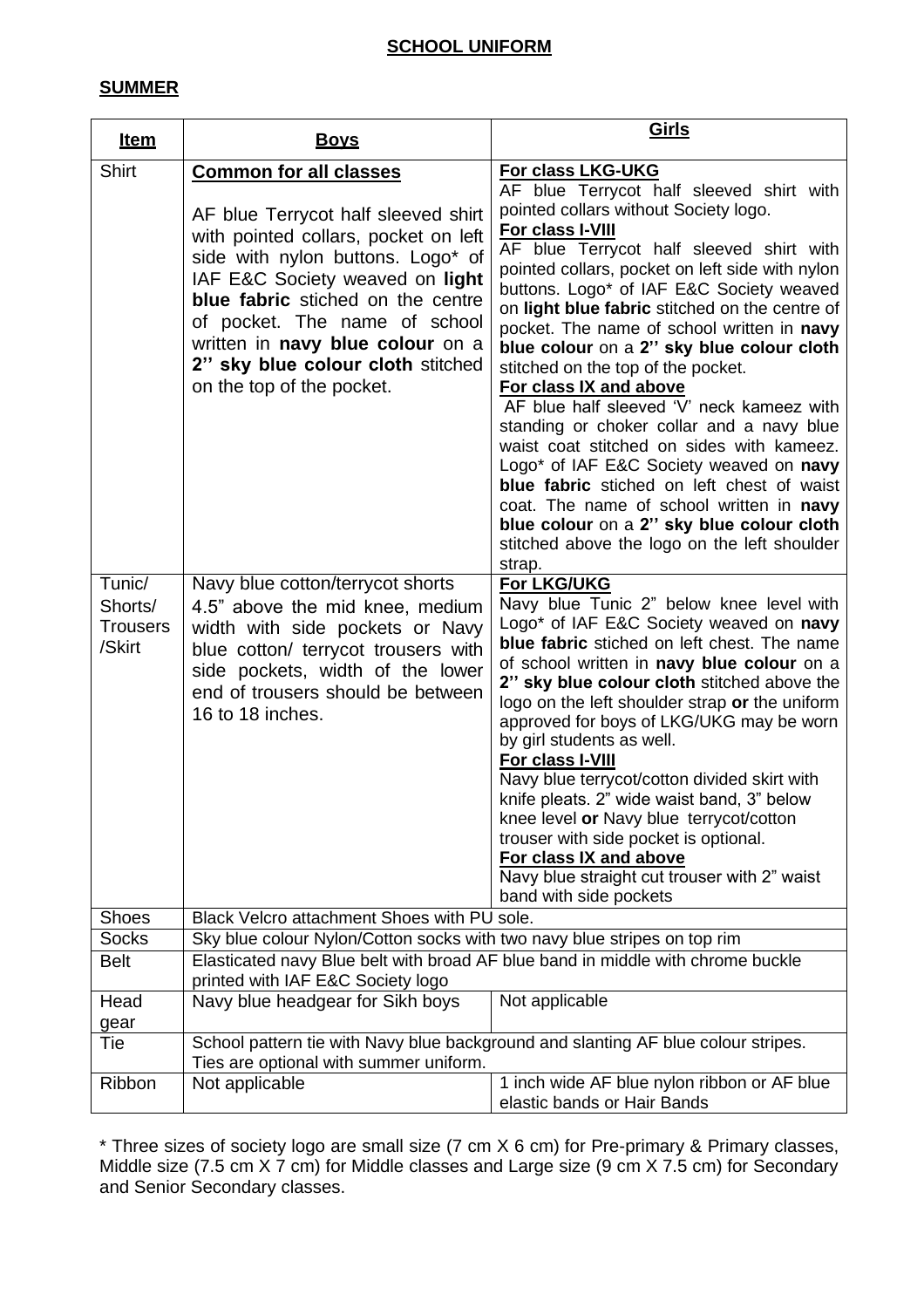#### **WINTER**

| <b>Items</b>                                   | <b>Boys</b>                                                                                                                           |                                                         | Girls                                                                                                                                                                                                                                                                                                                                                                                                                                                                                                                          |
|------------------------------------------------|---------------------------------------------------------------------------------------------------------------------------------------|---------------------------------------------------------|--------------------------------------------------------------------------------------------------------------------------------------------------------------------------------------------------------------------------------------------------------------------------------------------------------------------------------------------------------------------------------------------------------------------------------------------------------------------------------------------------------------------------------|
| <b>Shirt</b>                                   | AF blue terrycot full sleeved<br>shirt with pointed collars,<br>pocket on the left side and<br>nylon buttons.                         | For class LKG-UKG<br>For class I-VIII<br>choker collar. | AF blue Terrycot full sleeved shirt with pointed collars.<br>AF blue Terrycot full sleeved shirt with pointed collars,<br>pocket on left side with nylon buttons.<br>For class IX and above<br>AF blue full sleeved 'V' neck kameez with standing or                                                                                                                                                                                                                                                                           |
| Tunic/<br>Shorts/<br><b>Trousers</b><br>/Skirt | Steel grey woolen/worsted<br>trousers with side pockets.<br>Width of lower end<br>of<br>trousers should be between<br>16 to 18 inches | For LKG/UKG<br>For class I-VIII<br>side pockets.        | Steel grey woolen/worsted Tunic 2" below knee level.<br>Steel grey leggings may be worn with Tunic if required<br>or the uniform approved for boys of LKG/UKG may be<br>worn by girl students as well.<br>Steel grey terrycot divided skirt with knife pleats. 2"<br>wide waist band, 3" below knee level. Steel grey<br>leggings may be worn with skirt if required or Steel grey<br>woolen/worsted pants with side pockets is optional.<br>For class IX and above<br>Steel gray straight cut trouser with 2" waist band with |
| <b>Shoes</b>                                   | Black Velcro attachment Shoes with PU sole.                                                                                           |                                                         |                                                                                                                                                                                                                                                                                                                                                                                                                                                                                                                                |
| <b>Socks</b>                                   | Sky blue Nylon/Cotton/Woolen socks with two navy blue stripes on top rim                                                              |                                                         |                                                                                                                                                                                                                                                                                                                                                                                                                                                                                                                                |
| Pullover<br>(Sleeveless<br>& full Sleeve)      | Navy blue 'V' neck pullover with weaved logo* of IAF E&C Society stiched on the left<br>side.                                         |                                                         |                                                                                                                                                                                                                                                                                                                                                                                                                                                                                                                                |
| <b>Blazer</b>                                  | Navy blue single breasted blazer with Navy blue colour logo* of IAF E&C Society<br>weaved on the left side and 3 flat blue buttons.   |                                                         |                                                                                                                                                                                                                                                                                                                                                                                                                                                                                                                                |
| <b>Jacket</b>                                  | Unisex front Zip polar fleece hooded jacket with two side pockets. The zipper should<br>be dyed to match and elastic at cuffs.        |                                                         |                                                                                                                                                                                                                                                                                                                                                                                                                                                                                                                                |
| <b>Belt</b>                                    | Elasticated Navy Blue belt with broad white band in middle a chrome buckle printed<br>with IAF E&C Society monogram.                  |                                                         |                                                                                                                                                                                                                                                                                                                                                                                                                                                                                                                                |
| Head gear                                      | Navy blue headgear for Sikh boys                                                                                                      |                                                         | Not applicable                                                                                                                                                                                                                                                                                                                                                                                                                                                                                                                 |
| Tie                                            |                                                                                                                                       |                                                         | School pattern tie with Navy blue background and slanting AF blue colour stripes                                                                                                                                                                                                                                                                                                                                                                                                                                               |
| Ribbon                                         | Not applicable                                                                                                                        |                                                         | 1 inch wide AF blue nylon ribbon or AF<br>blue elastic bands or Hair Bands                                                                                                                                                                                                                                                                                                                                                                                                                                                     |
| Woolen Cap<br>(optional)                       | A navy blue woolen cap                                                                                                                |                                                         |                                                                                                                                                                                                                                                                                                                                                                                                                                                                                                                                |

# **PT DRESS (COMMON FOR BOYS & GIRLS)**

| <u>Items</u>            | <b>Boys</b>                                                                                                                                                                                                               | <b>Girls</b> |  |
|-------------------------|---------------------------------------------------------------------------------------------------------------------------------------------------------------------------------------------------------------------------|--------------|--|
| T Shirt &<br>track pant | T Shirts of Red, Green, Yellow, Maroon, Blue colour with logo* of IAF E&C<br>Society weaved without pocket .T- Shirts are to be worn with elasticated<br>Navy Blue Track Pants with house colour piping in the side seam. |              |  |
| <b>Shoes</b>            | Black Velcro attachment shoes with PU sole.                                                                                                                                                                               |              |  |
| <b>Socks</b>            | Sky blue Nylon/Cotton/Woolen socks with two navy blue stripes on top rim                                                                                                                                                  |              |  |

# **FOR WINTER STATION ONLY ( usage to be specified by schools)**

| Track Suit   Navy Blue Track Pants and Navy Blue jacket. Logo* of IAF E&C Society |  |
|-----------------------------------------------------------------------------------|--|
| weaved on the left side with front zipper.                                        |  |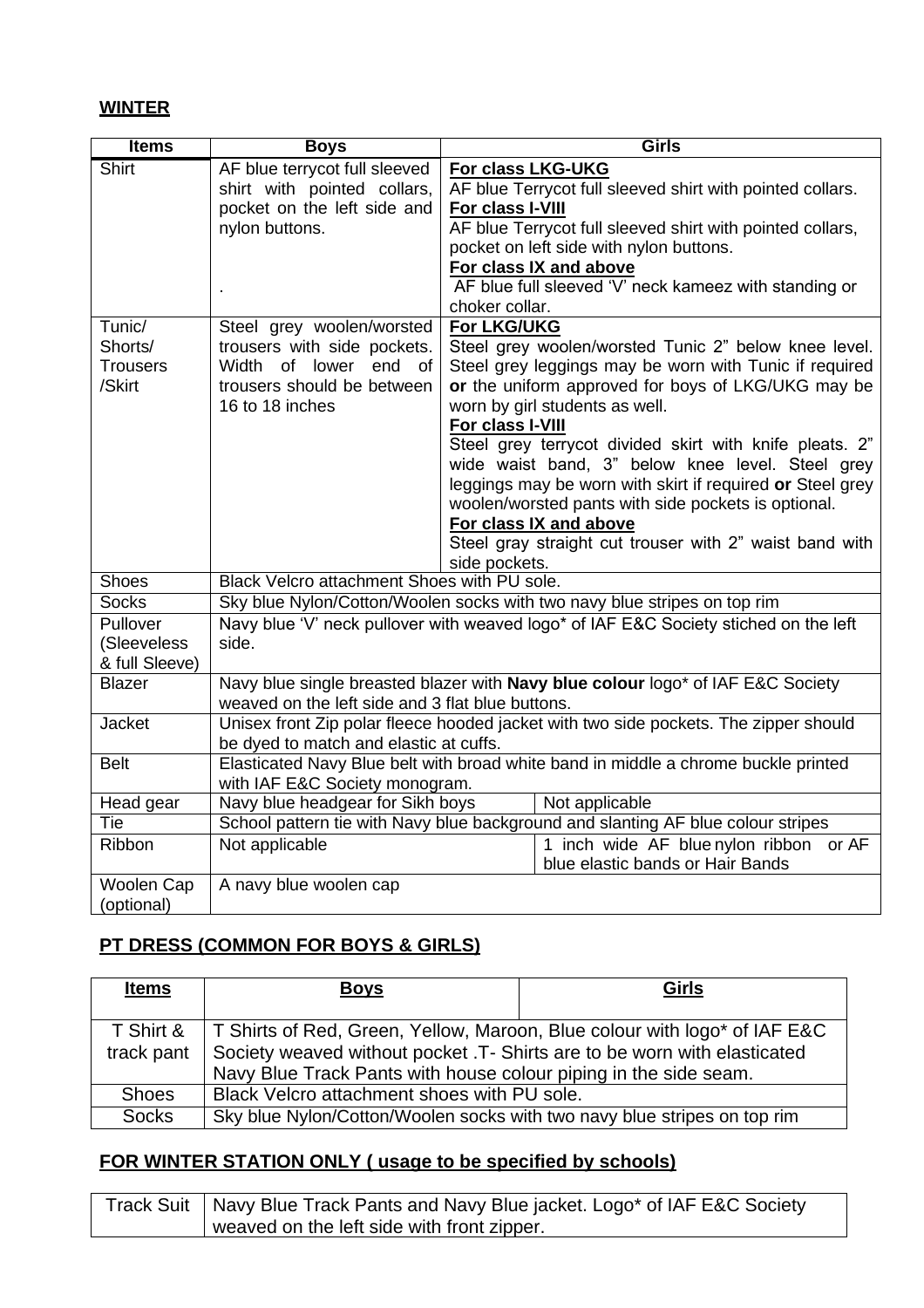# **SCHOOL UNIFORM : AF SCHOOL SUMMER DRESS (BOYS)**



**SUMMER SHIRT & SHORTS FOR PRE-PRIMARY & PRIMARY CLASSES (LKG TO V) SMALL SIZE LOGO (7CM X6CM)**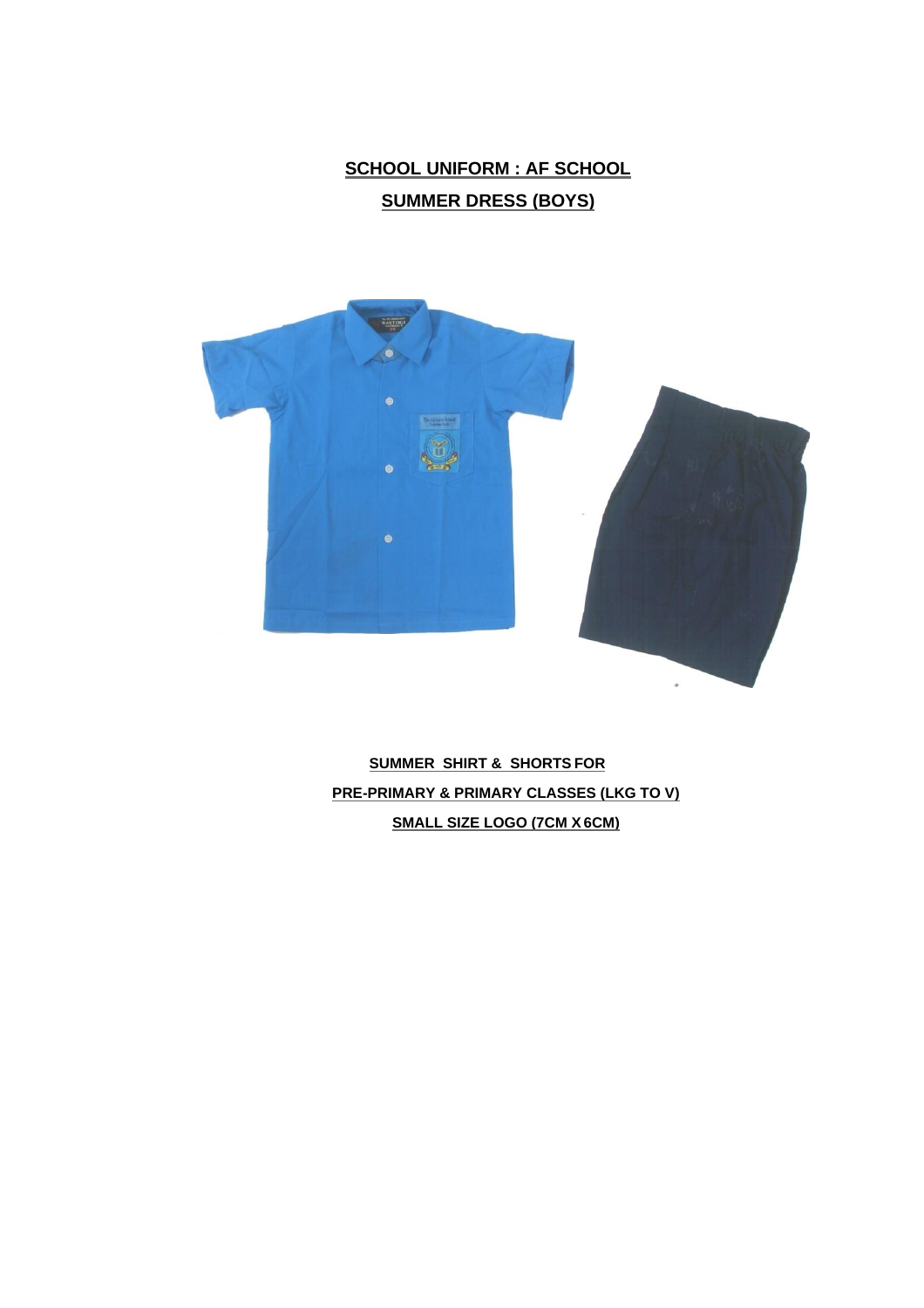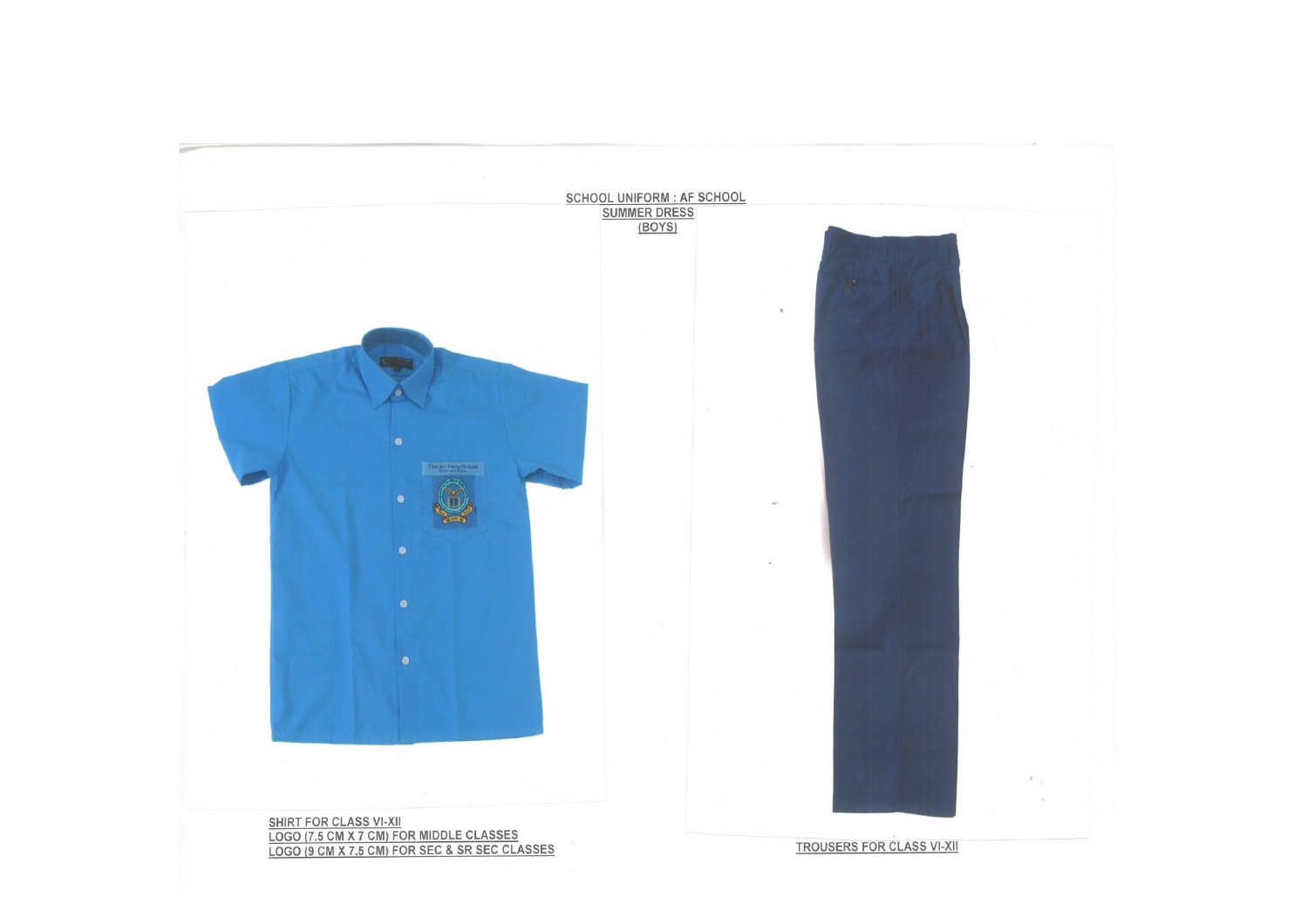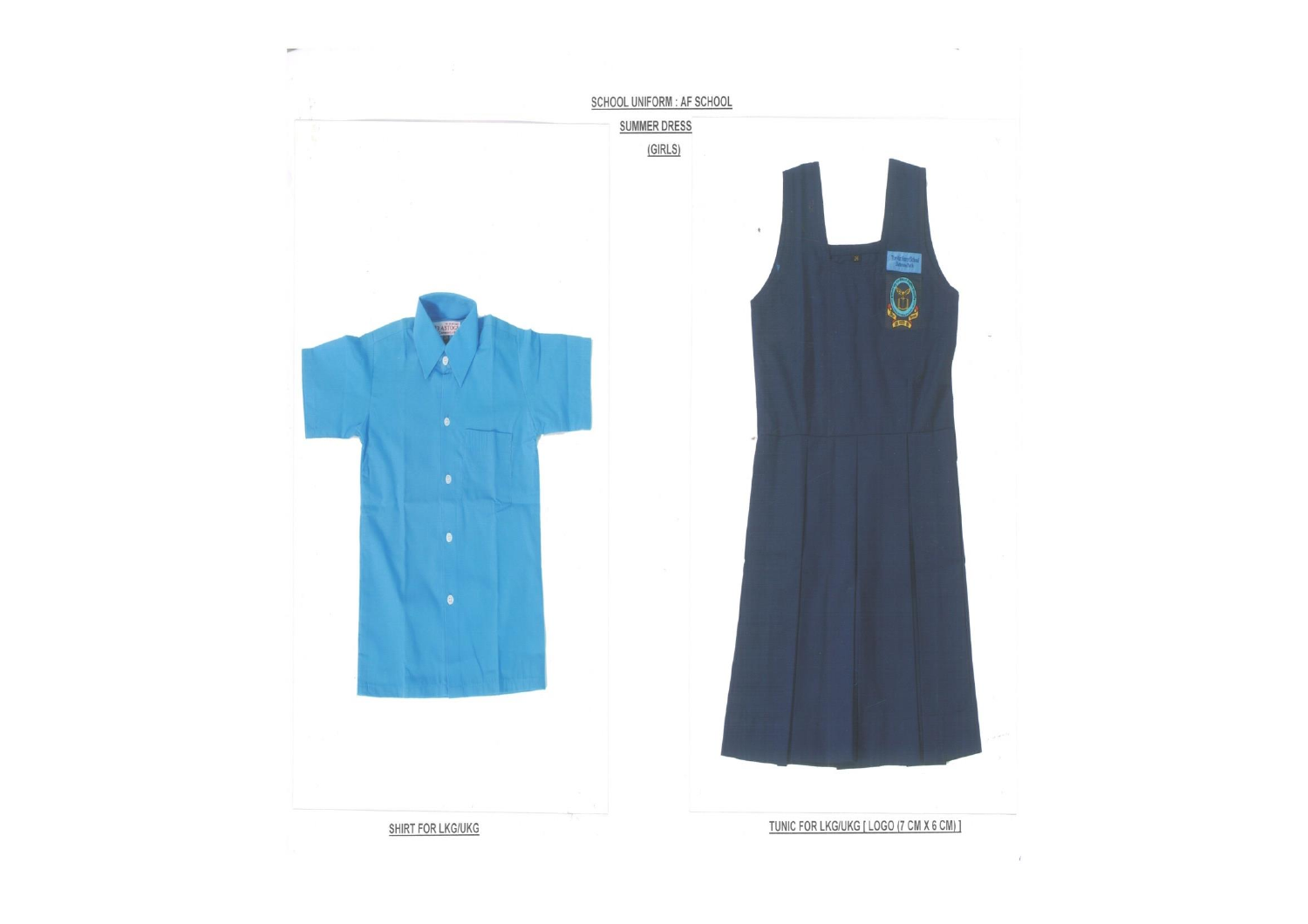# **SCHOOL UNIFORM : AF SCHOOL SUMMER DRESS (GIRLS)**





**SHIRT FOR CLASS I-VIII LOGO {7 CIVI X 6 CM) FOR PRE- PRIMAR Yst PRIMARY CLASS ES (LKG TO V) LOGO 7.5 CM X 7 CM FOR MIDDLE CLASSES VI TO VIII**

**SKIRT FOR CLASS i-VIII**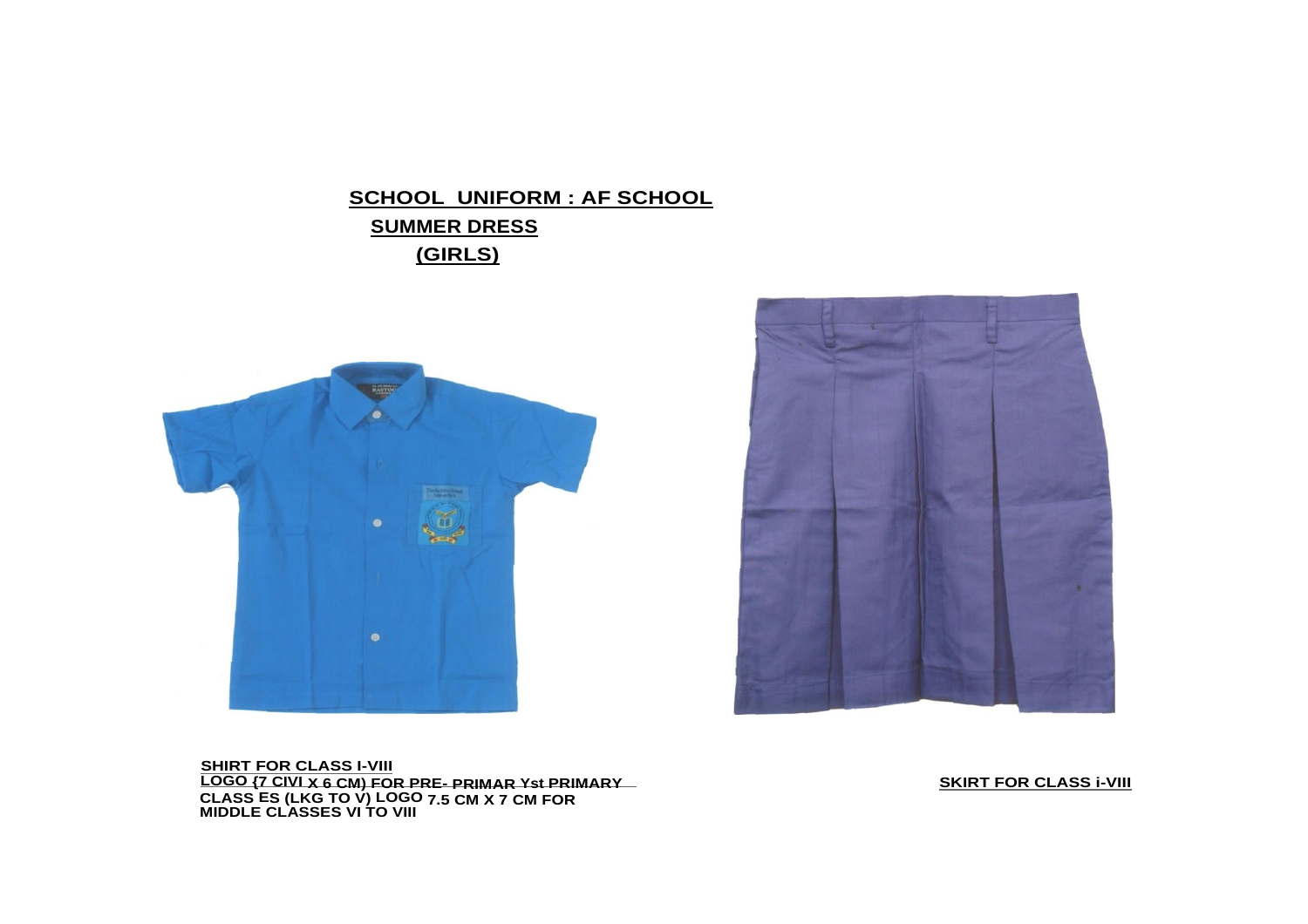**SCHOOL UNIFORM : AF SCHOOL SUMMER DRESS (GIRLS)**



**KAMEEZ & TROUSER FOR CLASS IX & ABOVE LARGE SIZE LOGO (9 CM X 7.5 CM)**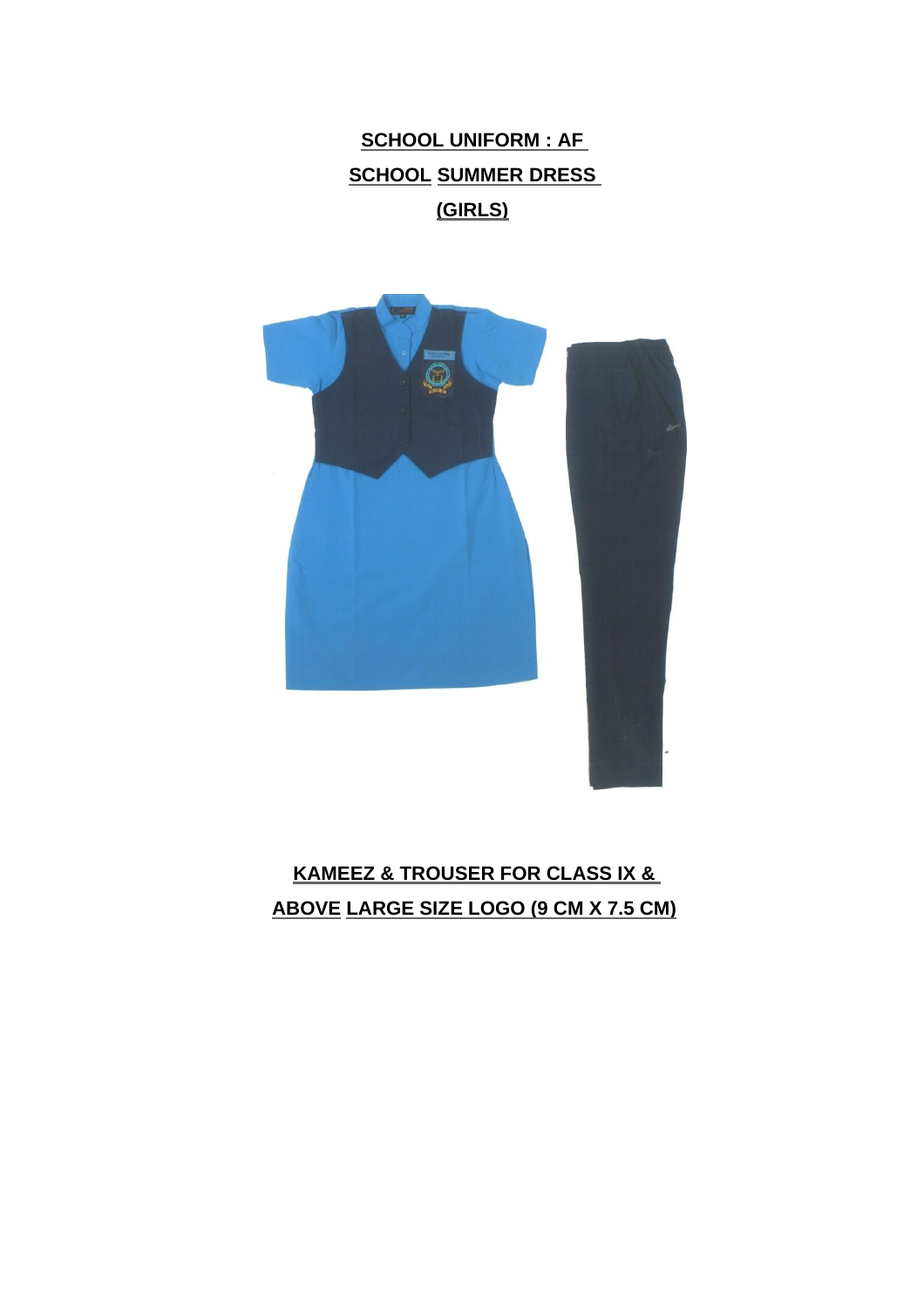**WINTER DRESS (BOYS/GIRLS)**



**BLAZER**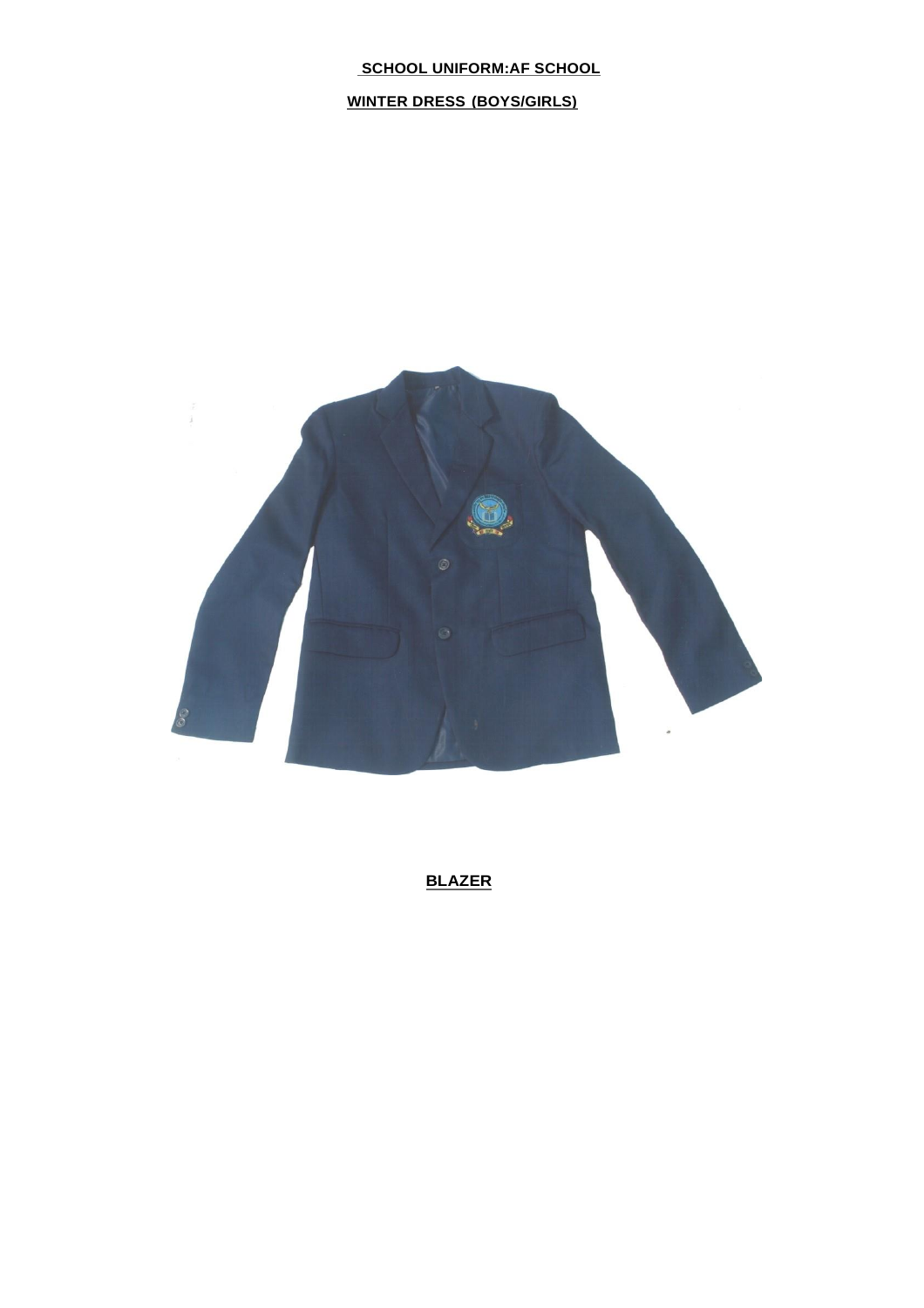# **SCHOOL UNIFORM:AF SCHOOL WINTER DRESS BOYS/GIRLS**



# **JACKET**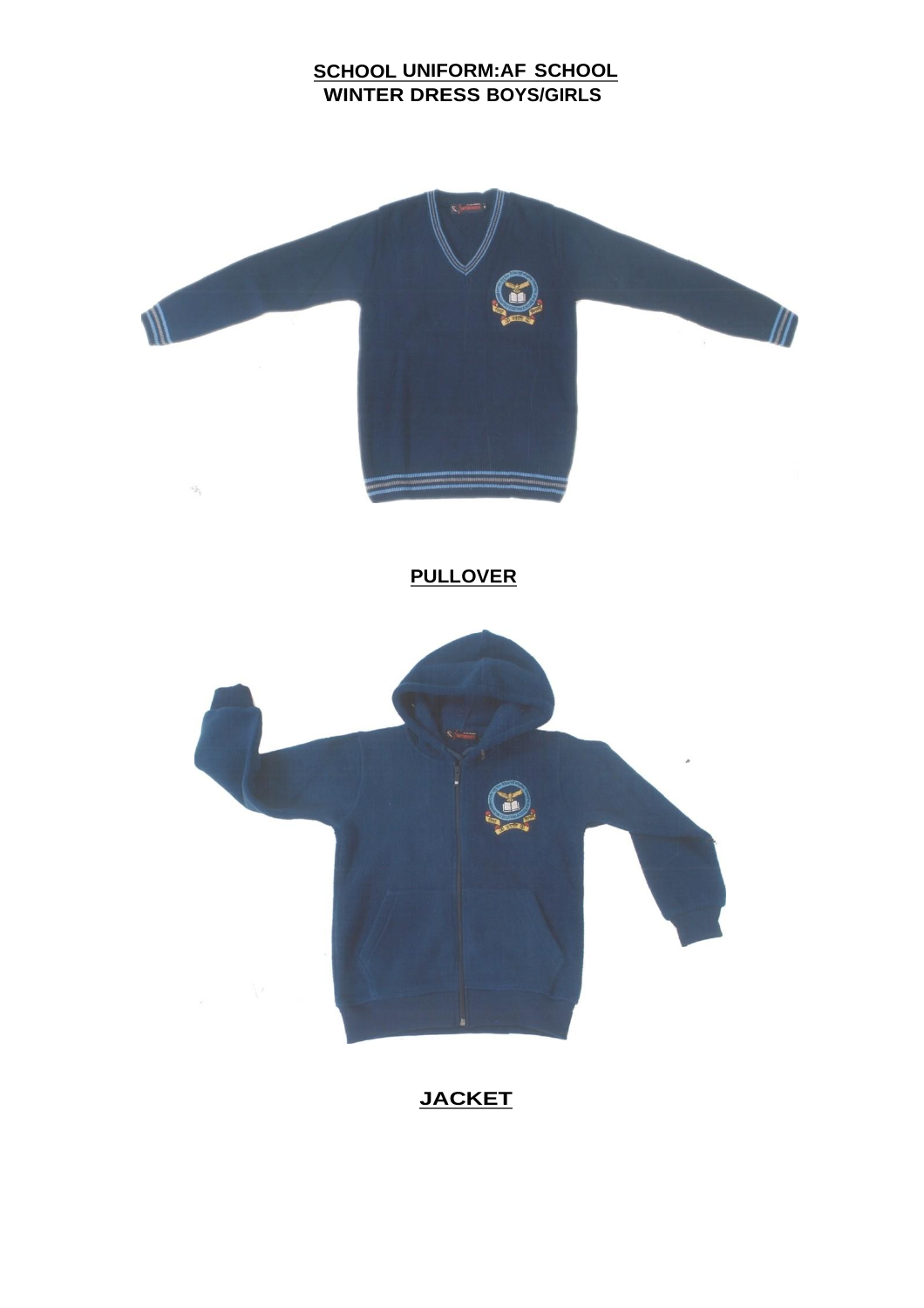**SCHOOL UNIF0RM: AF SCHOOL PT DRESS BOYS & GIRLS**



**T SHIRT WITH TRACK PANT TRACK SUIT**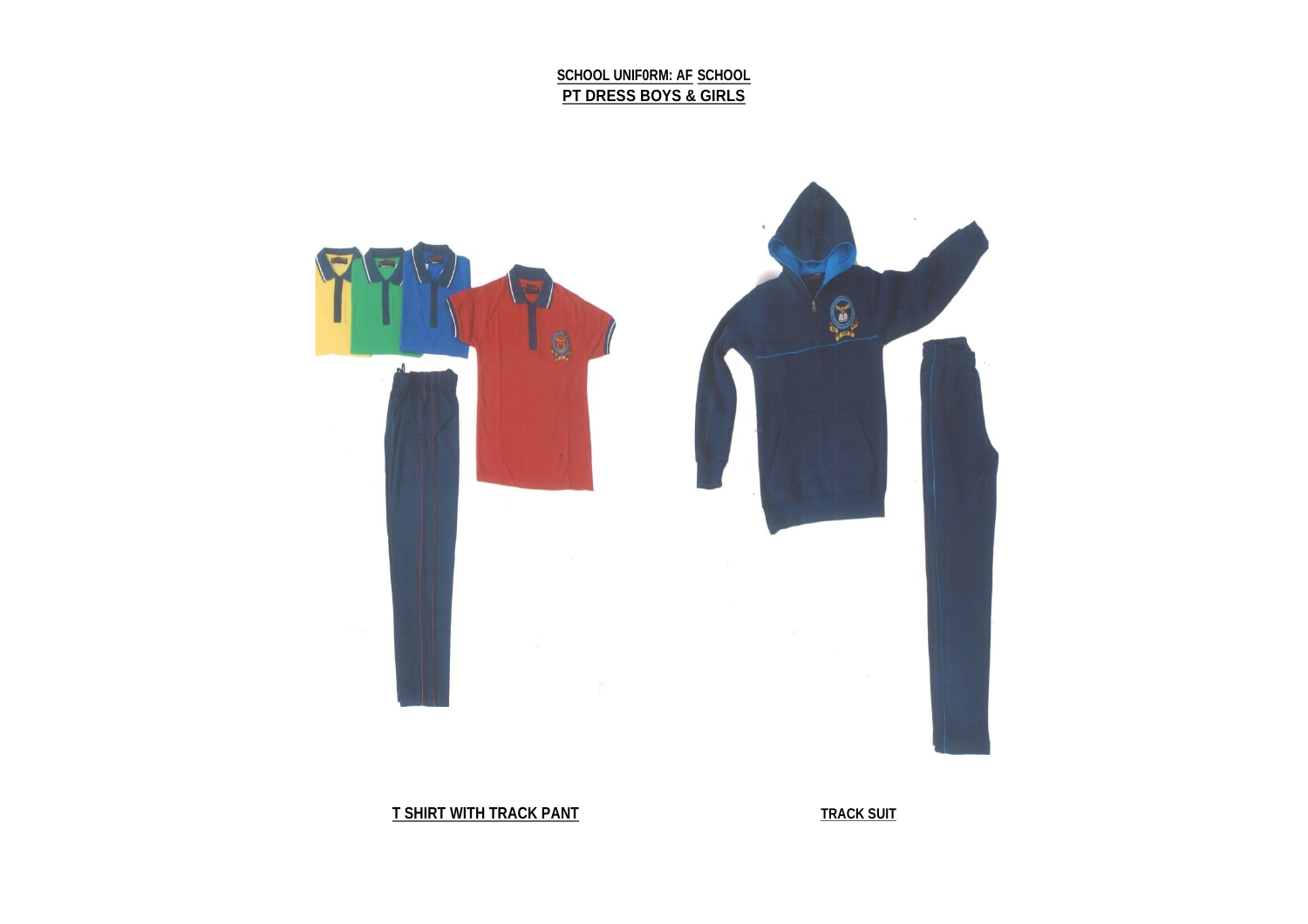#### **COMMON FOR BOYS & GIRLS**



**SHOES**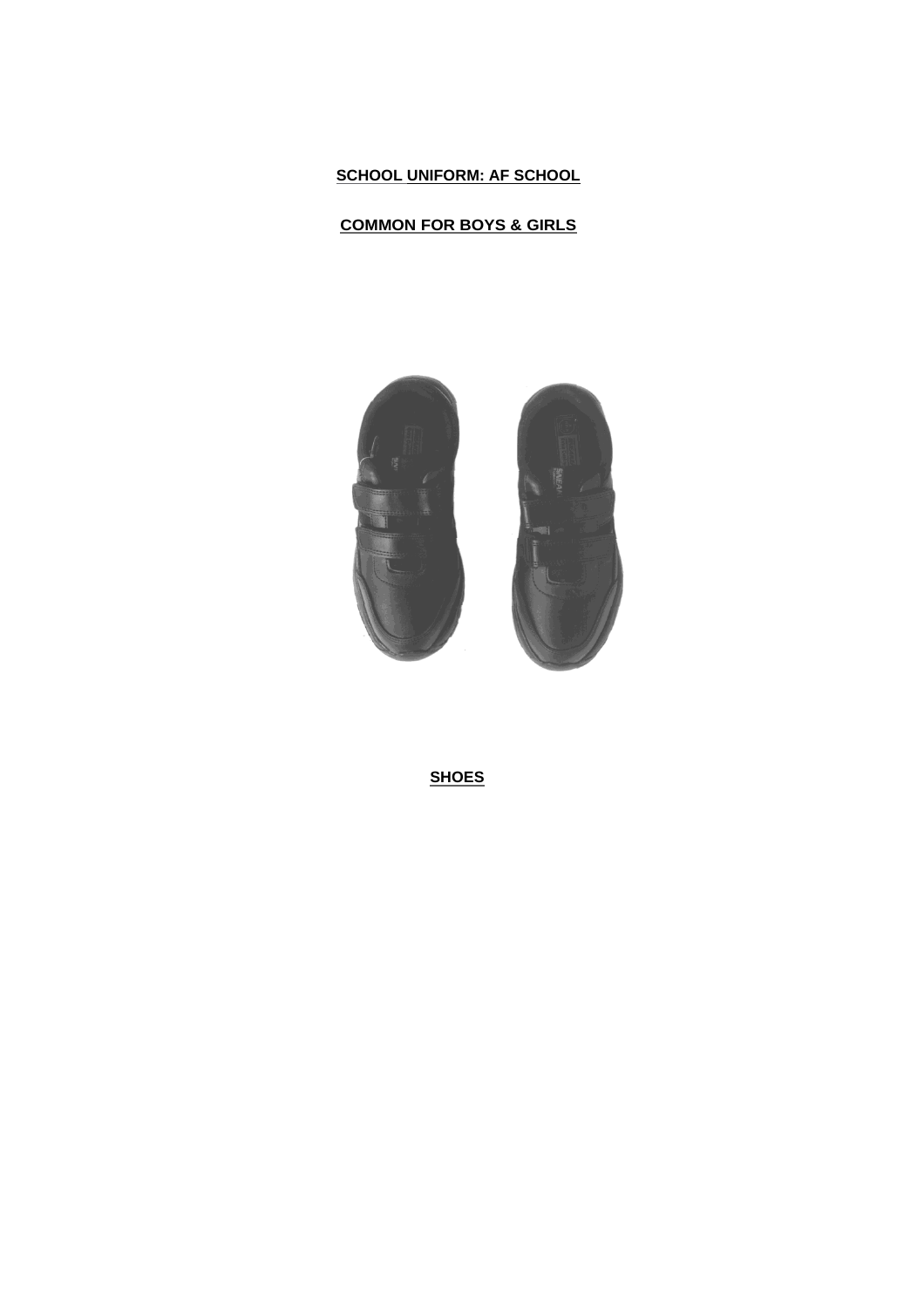

6c.m  $\rightarrow$ 

### **SMALL SIZE LOGO(7CM X6CM)**

# **FOR PRE-PRIMARY & PRIMARY CLASSES (LKG TO V)**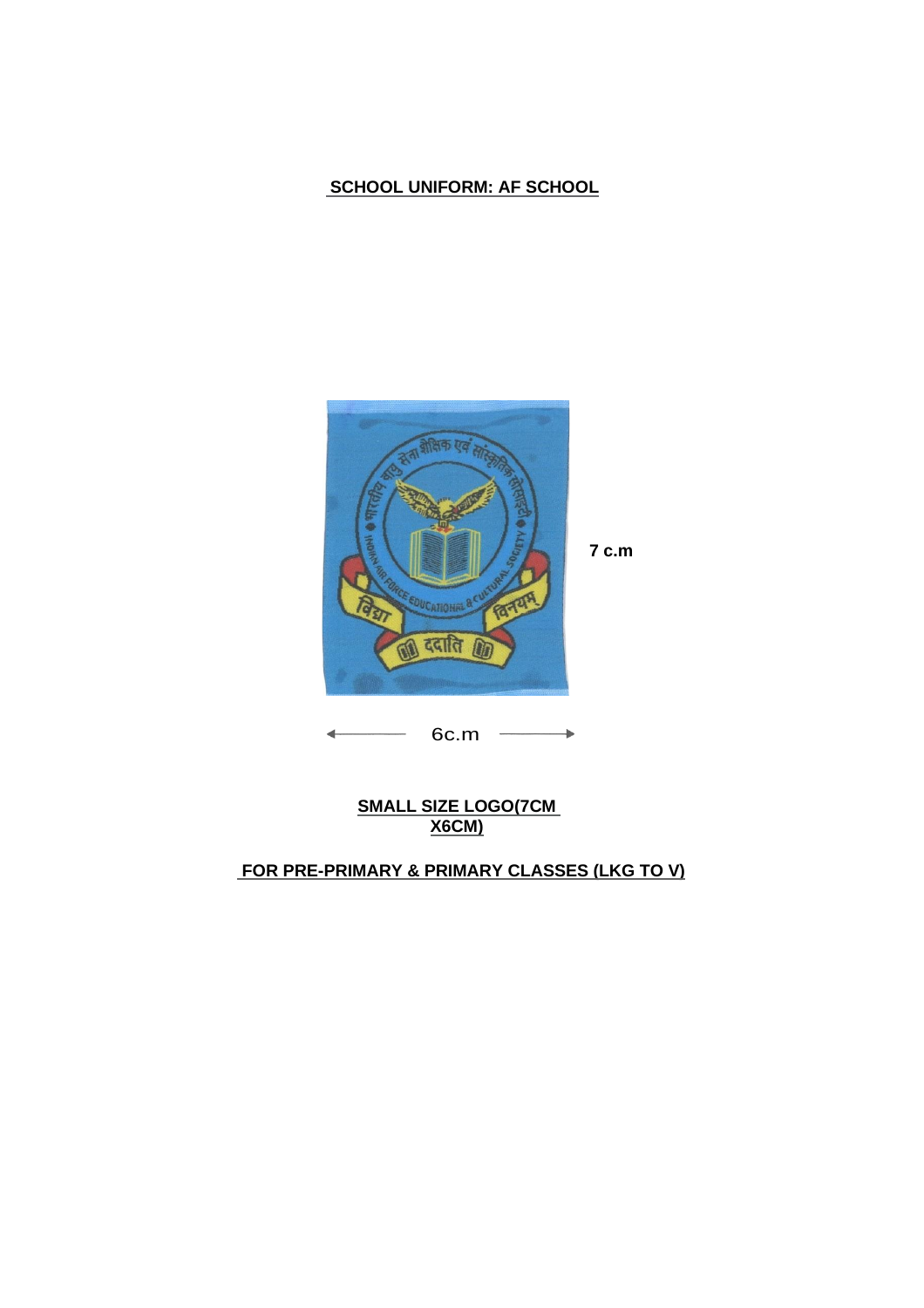

$$
\longleftarrow \hspace{1.5cm} 7 \text{ c.m} \hspace{1.5cm} \underline{\hspace{1.5cm}} \hspace{1.5cm}
$$

## **MIDDLE SIZE LOGO (7.5 CM X 7 CM)**

**FOR MIDDLE CLASSES (VI TO VIII)**